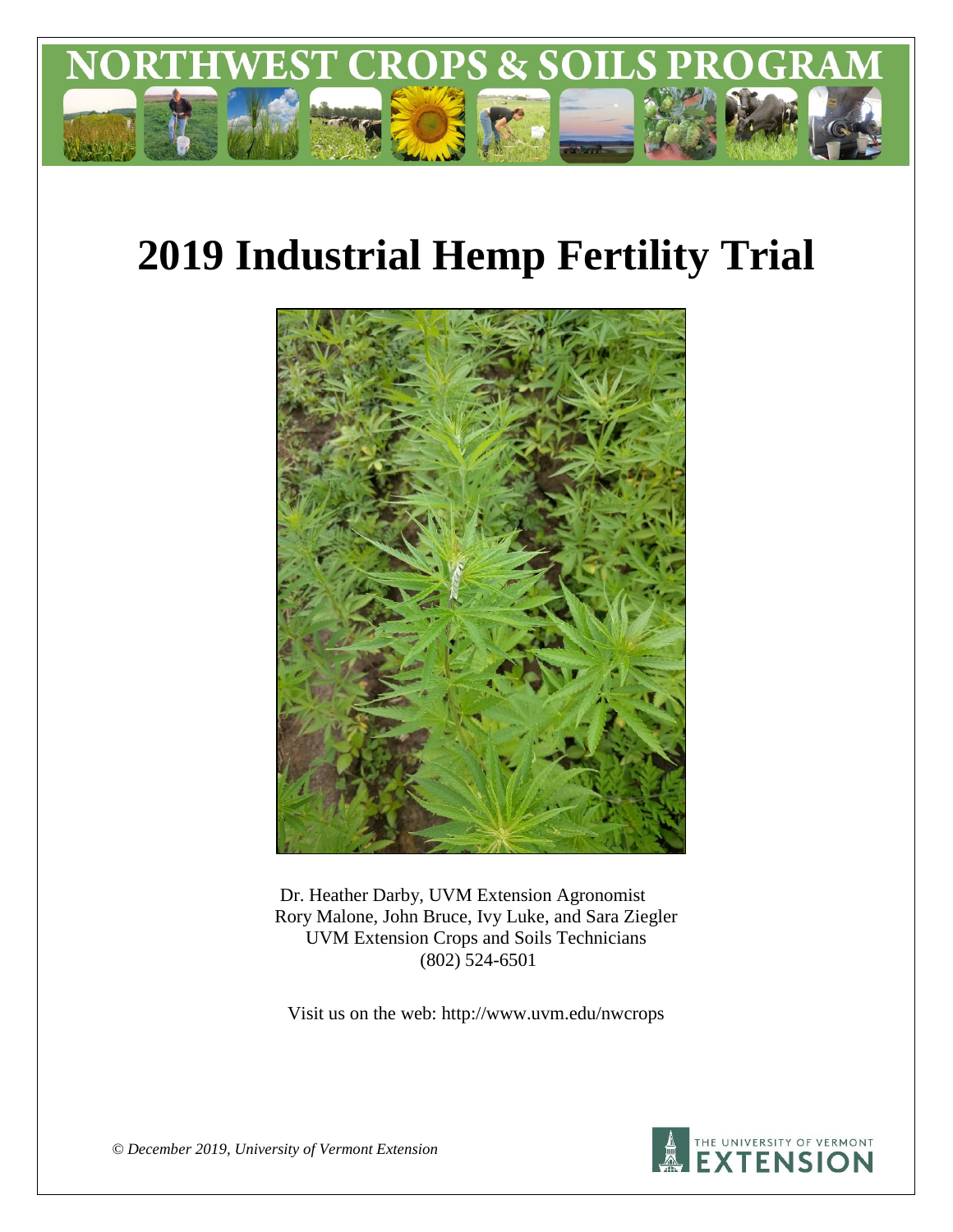#### **2019 INDUSTRIAL HEMP FERTILITY TRIAL**

Dr. Heather Darby, University of Vermont Extension heather.darby[at]uvm.edu

Hemp is a non-psychoactive variety of *cannabis sativa L*. The crop is one of historical importance in the U.S. and reemerging in worldwide importance as manufacturers seek hemp as a renewable and sustainable resource for a wide variety of consumer and industrial products. The crop produces a valuable oilseed and oilseed meal. The fiber has high tensile strength and can be used to create cloth, rope, building materials, and even a form of plastic. For twenty years, U.S. manufacturers have been importing hemp from China, Eastern Europe, and Canada. Today, industrial hemp is re-emerging as a locally grown product in the U.S. To help farmers succeed, agronomic research on hemp is needed, as much of the historical production knowledge for the region has been lost. Specifically, there is a lack of nitrogen (N) response information for New England, which is important for establishing nutrient recommendations in the region. In this trial, the impact of 4 N rates on industrial hemp grain yield and quality was evaluated.

### **MATERIALS AND METHODS**

The trial was initiated at Borderview Research Farm in Alburgh, Vermont (Table 1) to evaluate the impact of nitrogen fertility rates on hemp grain yield. The experimental design was a randomized complete block with four replications. On 25-Apr, 57 lbs  $ac^{-1}$  of N, 57 lbs  $ac^{-1}$  of phosphorus (P), and 57 lbs  $ac<sup>-1</sup>$  of potassium (K) was applied to the tract of land where the trial was later initiated. Industrial hemp seed of the variety 'Anka' (Uniseeds, Cobden, Ontario, 110 days to maturity) was planted into 5 x 20' plots at a rate of 125 live seeds m-2 with a Great Plains NT60 Cone Seeder on 7-Jun. There were 5' buffers between replicates and the soil type was Covington silty clay loam with 0-3% slopes.

| <b>Location</b>                     | <b>Borderview Research Farm</b>        |
|-------------------------------------|----------------------------------------|
|                                     | Alburgh, VT                            |
| Soil type                           | Covington silty clay loam, 0-3% slopes |
| Previous crop                       | Corn                                   |
| <b>Variety</b>                      | Anka                                   |
| Plot size (ft)                      | 5 x 20                                 |
| <b>Planting date</b>                | $7-J$ un                               |
| <b>Row spacing</b>                  | 7"                                     |
| <b>Replicates</b>                   | 4                                      |
| <b>Planting equipment</b>           | Great Plains NT60 Cone Seeder          |
| Seeding rate (live seeds $m^{-2}$ ) | 125                                    |
| <b>Harvest date</b>                 | 6-Sep                                  |

|  | Table 1. Agronomic information for the industrial hemp grain variety trial 2019, Alburgh, VT. |  |  |  |  |
|--|-----------------------------------------------------------------------------------------------|--|--|--|--|
|  |                                                                                               |  |  |  |  |

Treatments included four N application rates (75, 100, 125, 150 lbs N ac<sup>-1</sup>) and an untreated control. On 3-Jul, N treatments were applied in the form of urea (46-0-0). On 6-Sep, the plots were harvested with an Almaco (Nevada, IA) SPC50 small plot combine. Test weight was measured using a Berckes Test Weight Scale, which weighs a known volume of grain. Harvest moisture was calculated by using an OHaus (Parsippany, New Jersey) MB 23 moisture analyzer. Prior to harvest, stem subsamples were collected for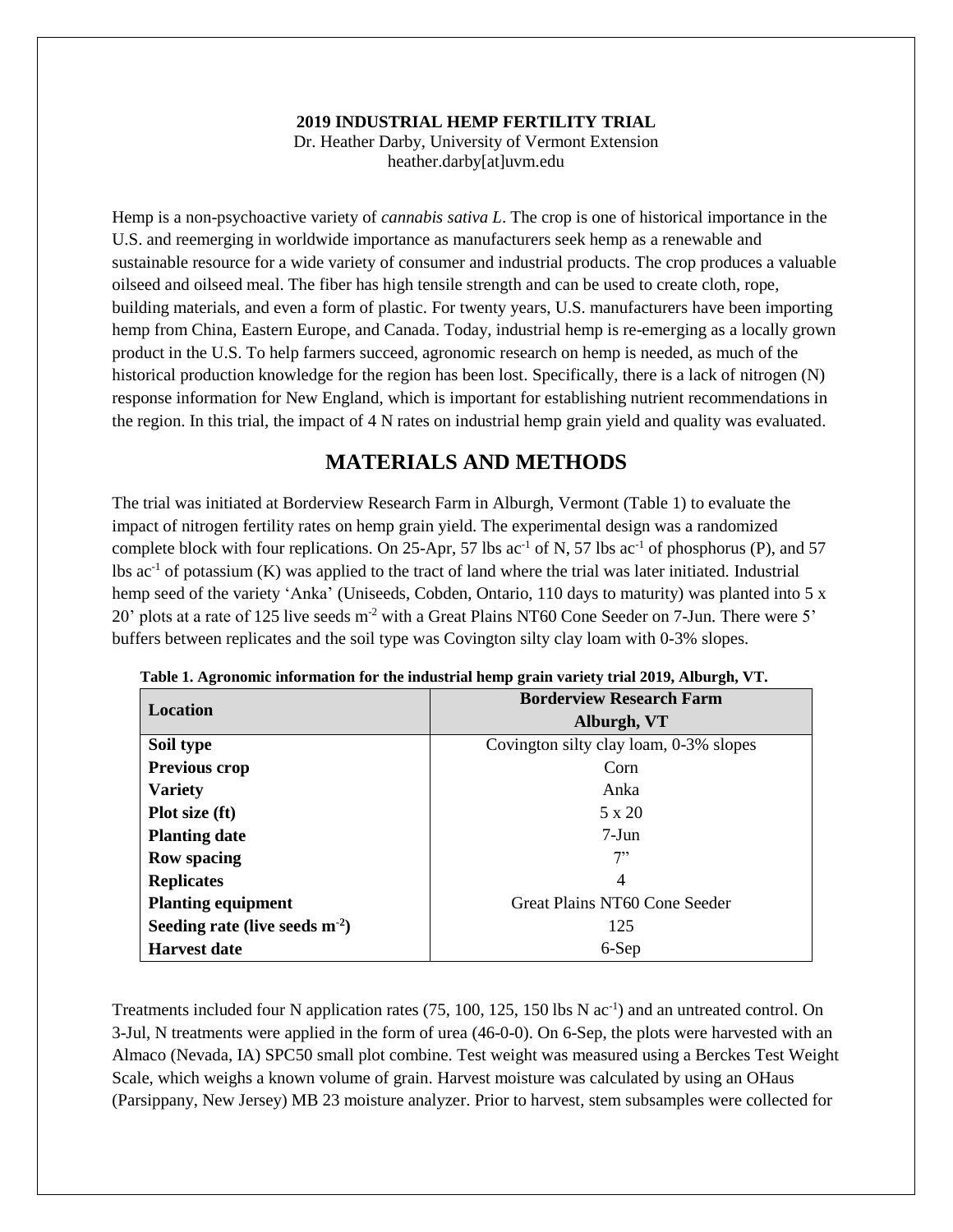nutrient analysis. The samples were dried down for storage and sent to Dairy One (Ithaca, NY) on 29-Oct, and were analyzed for percent carbon (C) and N, C:N ratio, P, and K. Oil was extruded from the seeds with an AgOil M70 oil press (Mondovi, WI) on 27-Nov and 3-Dec, and the amount of oil captured was measured to determine oil content.

Data were analyzed using a general linear model procedure of SAS (SAS Institute, 2008). Replications were treated as random effects, and treatments were treated as fixed. Mean comparisons were made using the Least Significant Difference (LSD) procedure where the F-test was considered significant, at p<0.10. Variations in genetics, soil, weather, and other growing conditions can result in variations in yield and quality. Statistical analysis makes it possible to determine whether a difference between treatments is significant or whether it is due to natural variations in the plant or field. At the bottom of each table, a LSD value is presented for each variable (i.e. yield). Least Significant Differences (LSDs) at the 0.10 level of significance are shown. This means that when the difference between two treatments within a column is equal to or greater to the LSD value for the column, there is a real difference between the treatments 90% of the time. Treatments that were not significantly lower in performance than the highest value in a particular column are indicated with an asterisk.

In the example to the right, treatment C was significantly different from treatment A, but not from treatment B. The difference between C and B is 1.5, which is less than the LSD value of 2.0 and so these treatments were not significantly different in yield. The difference between C and A is equal to 3.0, which is greater than the LSD value of 2.0. This means that the yields of these treatments were significantly different from one another. The asterisk indicates

| <b>Treatment</b> | Yield  |
|------------------|--------|
| А                | 6.0    |
| B                | $7.5*$ |
| €                | 9.0    |
| LSD              | 2.0    |

that treatment B was not significantly lower than the top yielding treatment, indicated in bold.

#### **RESULTS**

Seasonal precipitation and temperature were recorded with a Davis Instrument Vantage Pro2 weather station, equipped with a WeatherLink data logger at Borderview Research Farm in Alburgh, VT (Table 2). A cool and wet spring led to a cool June, which was 1.46° F cooler than average and accumulated 29 fewer Growing Degree Days (GDDs) than normal.

| Alburgh, VT                       | June    | <b>July</b> | <b>August</b> | <b>September</b> |
|-----------------------------------|---------|-------------|---------------|------------------|
| Average temperature $(^{\circ}F)$ | 64.3    | 73.5        | 68.3          | 60.0             |
| Departure from normal             | $-1.46$ | 2.87        | $-0.51$       | $-0.62$          |
|                                   |         |             |               |                  |
| Precipitation (inches)            | 3.06    | 2.34        | 3.50          | 3.87             |
| Departure from normal             | $-0.63$ | $-1.81$     | $-0.41$       | 0.23             |
|                                   |         |             |               |                  |
| Growing Degree Days (base 50°F)   | 446     | 716         | 568           | 335              |
| Departure from normal             | $-29$   | 76          | $-13$         | 17               |

**Table 2. Seasonal weather data collected in Alburgh, VT, 2019.**

Based on weather data from a Davis Instruments Vantage Pro2 with WeatherLink data logger. Alburgh precipitation data from August-October was provided by the NOAA data for Highgate, VT. Historical averages are for 30 years of NOAA data (1981-2010) from Burlington, VT.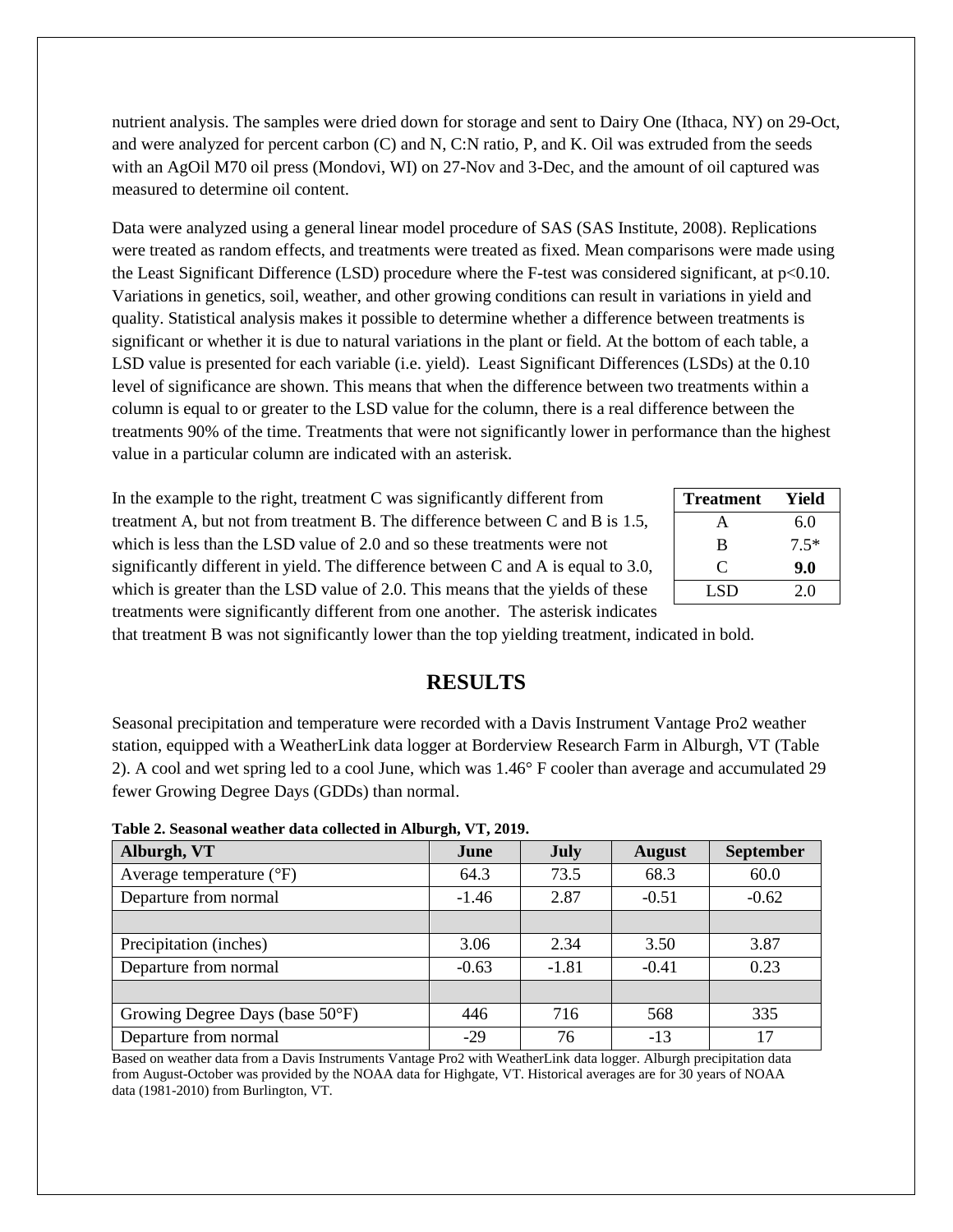The average July temperature was 2.87° F higher than the 30-year normal, while precipitation was below the normal in June and August. Temperatures were less than one degree below normal during August and September. The hotter than average July resulted in 76 more monthly GDDs than average. Overall, 2065 GDDs were accumulated Jun-Sept, 51 GDDS above the 30-year normal.

Additional N fertilizer increased hemp grain yield (Table 3). The 125 lbs N ac<sup>-1</sup> treatment was the top performer, yielding 1279 lbs ac<sup>-1</sup> at 10% moisture, which was significantly higher than the yields of the control and the 75 lbs N  $ac^{-1}$  treatment. The 100 and 150 lbs N  $ac^{-1}$  treatments had yields that were statistically similar to both the  $125$  lbs N ac<sup>-1</sup>. There were no significant differences between treatments for seed moisture at harvest, test weight, and seed oil content. Grain hemp is generally harvested at a moisture of 10-20% and the average from the trial was 16.8%. The average trial test weight was 39.5 lbs bu<sup>-1</sup>, which is below the industry average of 44 lbs bu<sup>-1</sup>.

| <b>Treatment</b>                           | Dry matter<br>yield           | Yield $@10\%$<br>moisture     | <b>Seed</b><br>moisture at<br>harvest | <b>Test weight</b>               | Seed oil content |
|--------------------------------------------|-------------------------------|-------------------------------|---------------------------------------|----------------------------------|------------------|
| $\text{lbs} \, \text{N} \, \text{ac}^{-1}$ | $\text{lbs}$ ac <sup>-1</sup> | $\text{lbs}$ ac <sup>-1</sup> | $\frac{6}{6}$                         | $\mathbf{lbs}\,\mathbf{bu}^{-1}$ | $\frac{6}{6}$    |
| $\bf{0}$                                   | 502 <sup>c</sup>              | 557 <sup>c</sup>              | 18.7                                  | 40.6                             | 22.4             |
| 75                                         | 797bc                         | 885bc                         | 17.9                                  | 39.6                             | 22.4             |
| <b>100</b>                                 | $1054^{ab}$                   | $1171^{ab}$                   | 20.1                                  | 39.3                             | 21.0             |
| 125                                        | $1151^{\circ}$                | $1279$ <sup>a</sup>           | 14.9                                  | 38.8                             | 19.2             |
| 150                                        | $1045^{ab}$                   | $1161^{ab}$                   | 12.2                                  | 39.1                             | 21.5             |
| LSD(0.10)                                  | 314                           | 349                           | <b>NS</b>                             | <b>NS</b>                        | <b>NS</b>        |
| <b>Trial mean</b>                          | 910                           | 1011                          | 16.8                                  | 39.5                             | 21.3             |

**Table 3. The impact of nitrogen fertility rates on harvest metrics of grain hemp, Alburgh, VT, 2019.** 

\* Treatments within a column with the same letter are statistically similar. Top performers are in **bold.**

 $NS$  – There was no statistical difference between treatments in a particular column (p=0.10).

Results from the whole plant biomass nutrient analysis are displayed in Table 4. Carbon, N, P, K, and the carbon to nitrogen ratio did not differ significantly by treatment. On average the hemp plants contained 2.78% N, 0.587 P, and 2.05% K.

|  |  | Table 4. Biomass nutrient analysis results by nitrogen fertility rate, Alburgh, VT, 2019. |
|--|--|-------------------------------------------------------------------------------------------|
|  |  |                                                                                           |

|                                            |      | $\tilde{}$    |               |               |               |
|--------------------------------------------|------|---------------|---------------|---------------|---------------|
| <b>Treatment</b>                           | C: N | N             | $\mathbf{C}$  | P             | K             |
| $\text{lbs} \, \text{N} \, \text{ac}^{-1}$ |      | $\frac{0}{0}$ | $\frac{0}{0}$ | $\frac{0}{0}$ | $\frac{0}{0}$ |
| $\bf{0}$                                   | 18.3 | 2.56          | 45.8          | 0.59          | 1.96          |
| 75                                         | 15.9 | 2.93          | 46.3          | 0.55          | 1.89          |
| 100                                        | 17.5 | 2.63          | 45.7          | 0.62          | 2.22          |
| 125                                        | 16.1 | 2.88          | 45.5          | 0.56          | 2.06          |
| 150                                        | 16.3 | 2.87          | 45.4          | 0.63          | 2.12          |